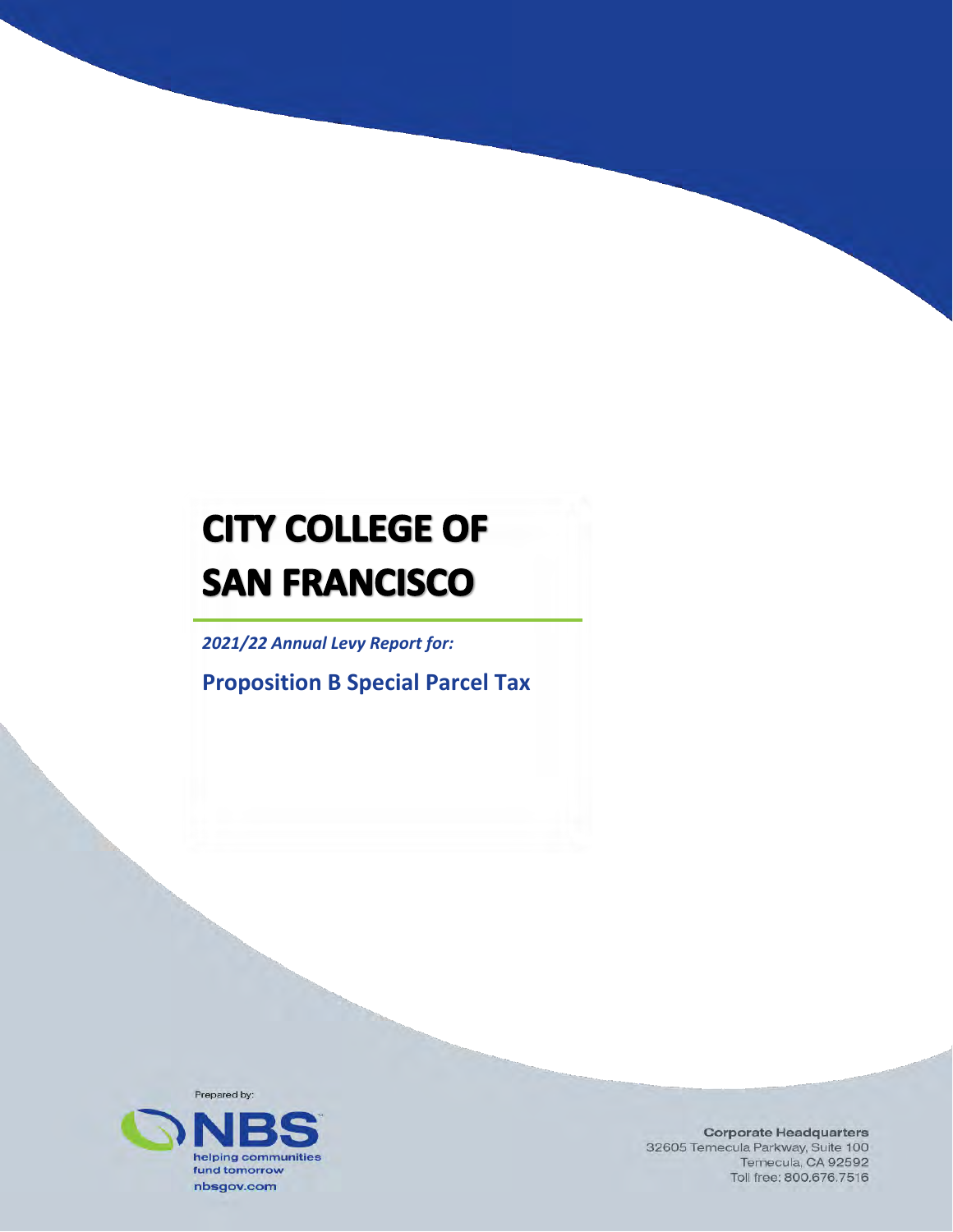# **TABLE OF CONTENTS**

|    | 1.1           |  |  |  |  |
|----|---------------|--|--|--|--|
| 2. |               |  |  |  |  |
|    |               |  |  |  |  |
|    |               |  |  |  |  |
|    |               |  |  |  |  |
|    | $2.2^{\circ}$ |  |  |  |  |
|    | 2.3           |  |  |  |  |
| 3. |               |  |  |  |  |
|    |               |  |  |  |  |
|    |               |  |  |  |  |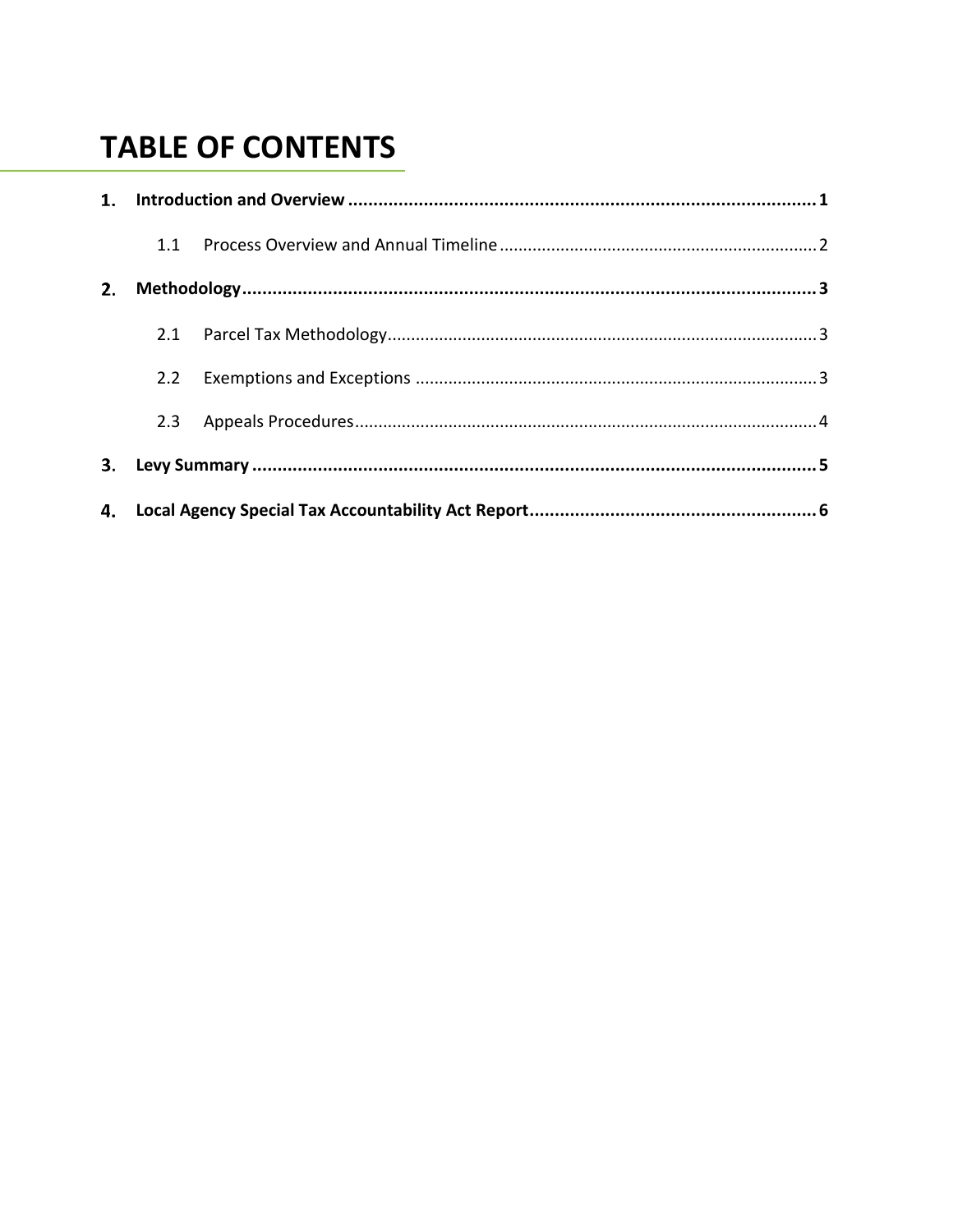# **1. INTRODUCTION AND OVERVIEW**

In 2012, City College of San Francisco ("City College") proposed a special parcel tax, as allowed by California Government Code Section 50075. This parcel tax was called Proposition A and was placed on the November 2012 ballot. Proposition A was approved by San Francisco voters in that election by a 73% affirmative vote. Proposition A was first effective with the 2013/2014 tax year and was to have a duration of eight years. In 2016, the voters of City College approved Proposition B that raised the parcel tax from \$79 to \$99 and extended the term until 2032. The parcel tax is collected via the general property tax billing system, through the San Francisco County Tax Collector's office.

The parcel tax is calculated and administered by NBS, as the Consultant or Parcel Tax Administrator. The City College key contact for this effort is Dr. John Al-Amin, Vice Chancellor, Financial Services. Dr. Al-Amin can be reached by email, at [jalamin@ccsf.edu.](mailto:jalamin@ccsf.edu)

 The Fiscal Year 2021/22 levy amount placed on the San Francisco County tax roll was \$[19,934,937.00](https://19,934,937.00). This was almost an \$85,000 increase from the previous year's tax. An additional \$20,394 was direct billed to six timeshare organizations.

**NBS** 

Jason Roth, Senior Consultant Adina McCargo, Project Manager Tim Seufert, Client Services Director

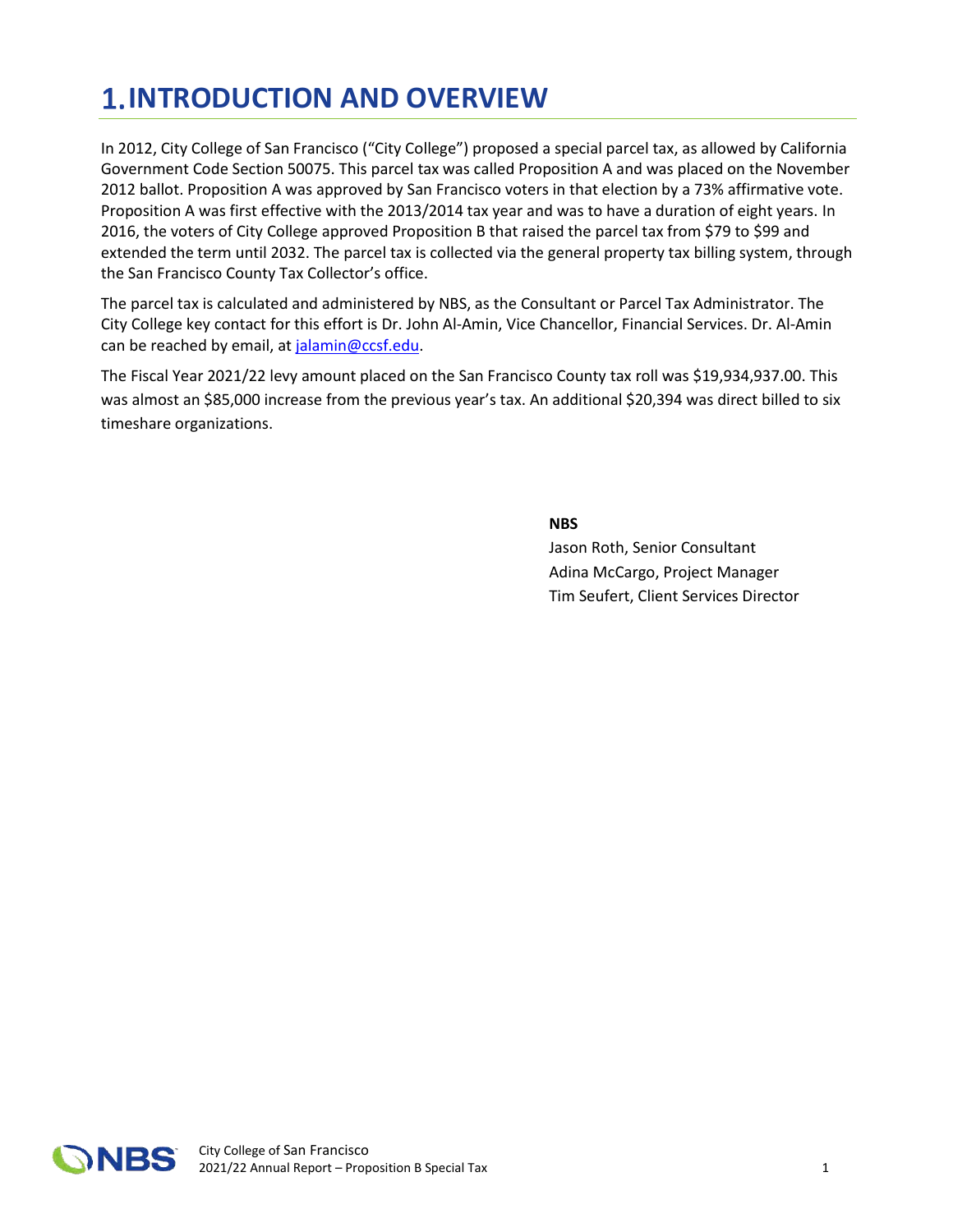#### **1.1 Process Overview and Annual Timeline**

 The parcel tax is calculated at a rate of \$99.00 per taxable parcel. The tracking of parcel data and calculation for this parcel tax, with the character description of "SFCCD Parcel Tax." For the FY 2021/22 tax year, the of the parcel tax is done by the Parcel Tax Administrator. The County Property Tax bills include a line item phone number of 415-487-2400 was printed on the tax bills for questions or information; there is a recorded message on this line with detailed information about the tax. Any other inquiries about the parcel tax that come directly to City College offices can be directed to [myparceltax.com/citycollege](https://myparceltax.com/citycollege), NBS at (800) 676-7516 or via email at [ccsfparceltax@nbsgov.com.](mailto:ccsfparceltax@nbsgov.com)

The tax revenues are collected and disbursed by the San Francisco Tax Collector in a manner known as the general method, with direct collections forwarded to City College. Direct collections reflect current tax delinquencies as well as penalties and interest as they are paid. This can cause a small-time delay in cash receipts (delinquencies have been nominal in the recent past, running at approximately 1.1%).

The following timeline is in calendar year format. All activities are performed by NBS unless stated otherwise.

| January-<br>February       | Review first tax installment data and delinquencies                            |  |  |  |
|----------------------------|--------------------------------------------------------------------------------|--|--|--|
| February -<br><b>April</b> | Parcel research and analysis                                                   |  |  |  |
| May-June                   | Review second tax installment data and delinquencies                           |  |  |  |
|                            | Counties forward second installment of parcel tax revenues                     |  |  |  |
| June                       | Compile draft parcel tax levy database                                         |  |  |  |
|                            | County forwards remaining parcel tax revenues                                  |  |  |  |
| July                       | Finalize parcel tax levies                                                     |  |  |  |
| <b>August</b>              | Submit tax rolls to County Auditor Controller (due not later than<br>August 1) |  |  |  |
| September                  | Finalize handling of any rejected parcels (and any direct-billed parcels)      |  |  |  |
| <b>October</b>             | Respond to property owner inquiries (occurs year-round)                        |  |  |  |
|                            | Provide Final Annual Levy Report/CD information                                |  |  |  |
| <b>November</b>            | Respond to property owner inquiries (occurs year-round)                        |  |  |  |
| <b>December</b>            | If desired, NBS will attend Board Meeting                                      |  |  |  |
|                            | Counties forward first portion of parcel tax revenues                          |  |  |  |

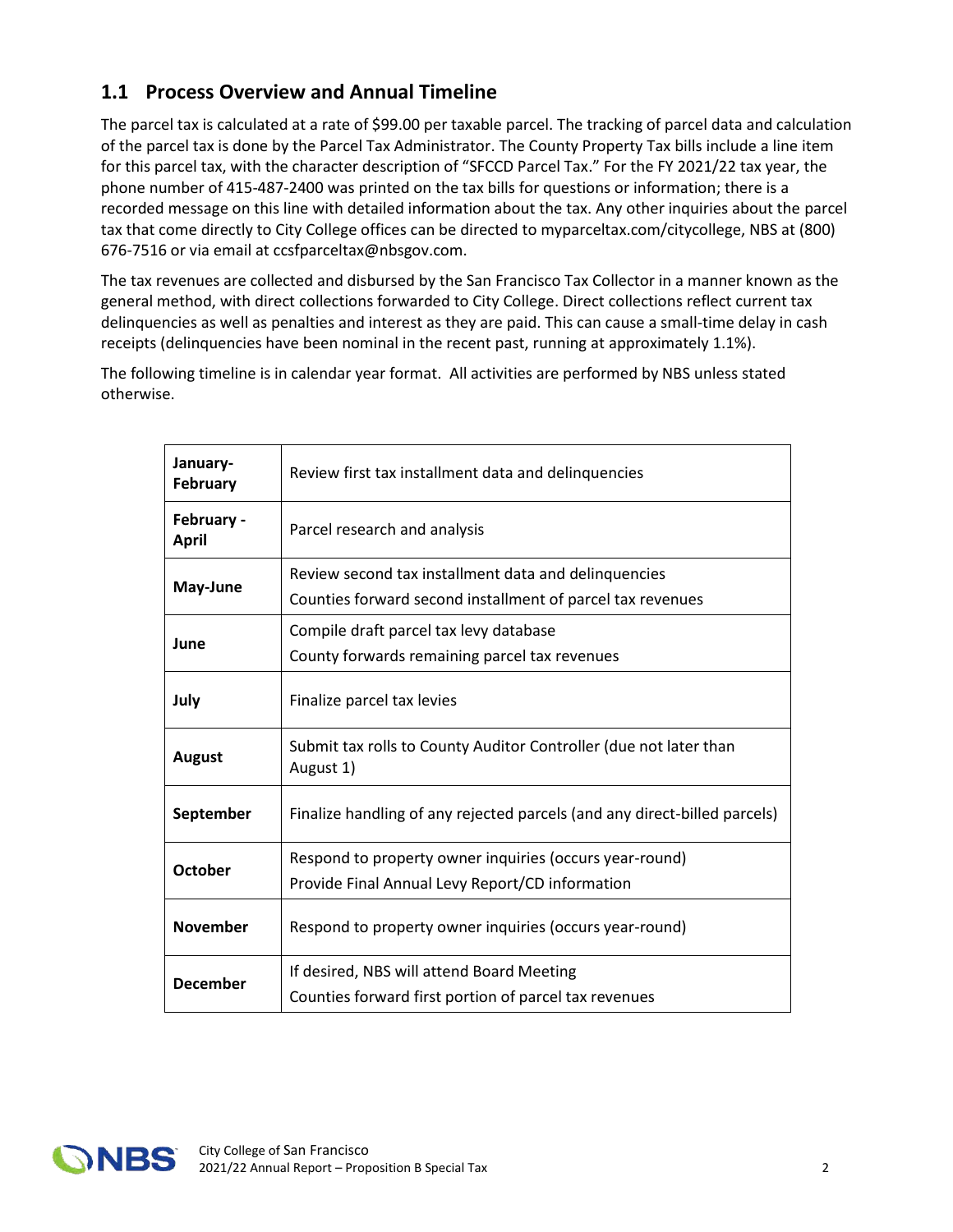## **METHODOLOGY**

#### **2.1 Parcel Tax Methodology**

Per the Resolution approved on May 26, 2016, the Proposition B parcel tax method is as follows. Note that this is a summary of the information within this Resolution (and it may differ from the language in the ballot measure), and further inquiries should be directed to the original Resolution.

The annual tax shall be \$99 per parcel for 15 years assessed against each parcel of taxable land in the City and County of San Francisco. A parcel shall be defined as any unit of land in the City and County that receives a separate tax bill from the San Francisco Assessor-Recorder's Office. All property that would otherwise be exempt from property taxes will also be exempt from the special parcel tax.

#### **2.2 Exemptions and Exceptions**

City College of San Francisco has adopted these administrative procedures to provide a clear and transparent process for taxpayers and other interested parties. Though the parcel tax is a flat uniform rate of \$99 per parcel, there are certain exceptions and administrative matters to consider in the collection of the Tax.

#### Exemptions:

Parcels exempt from regular property taxes will also be exempt from the parcel tax. Certain religious and non-profit parcels are included herein. There are no senior or low-income exemptions.

City College has also determined the following situations which may administratively result in an exemption or reduction to comply with the intent of the original City College Resolution of, being a flat uniform tax per taxable parcel. These exceptions are as follows:

#### Contiguous parcel exceptions

The contiguous parcel exception allows a property owner to virtually combine adjacent parcels (parcels that share a common border) for the purpose of this parcel tax which have one physical parcel but for certain historical or technical reasons have been divided into two or more Assessor Parcel Numbers. Any such parcel combinations may be granted solely for owner-occupied residential purposes.

#### Timeshare exceptions

There are thousands of separate Assessor Parcel Numbers which are for interval ownerships of certain physical units, typically a condominium in a multi-unit development. These are known as "Timeshares." City College will voluntarily reduce the parcel tax for these Timeshares to their proportionate share of the parcel tax as it applies to the physical unit. Alternatively, a Home Owners Association ("HOA") may be billed for the parcel tax, allowing for the tax to be fairly apportioned amongst the Timeshare owners. The Parcel Tax Administrator will attempt to identify such Timeshares. If a Timeshare owner would like to request such an exception, he or she should follow the process herein.

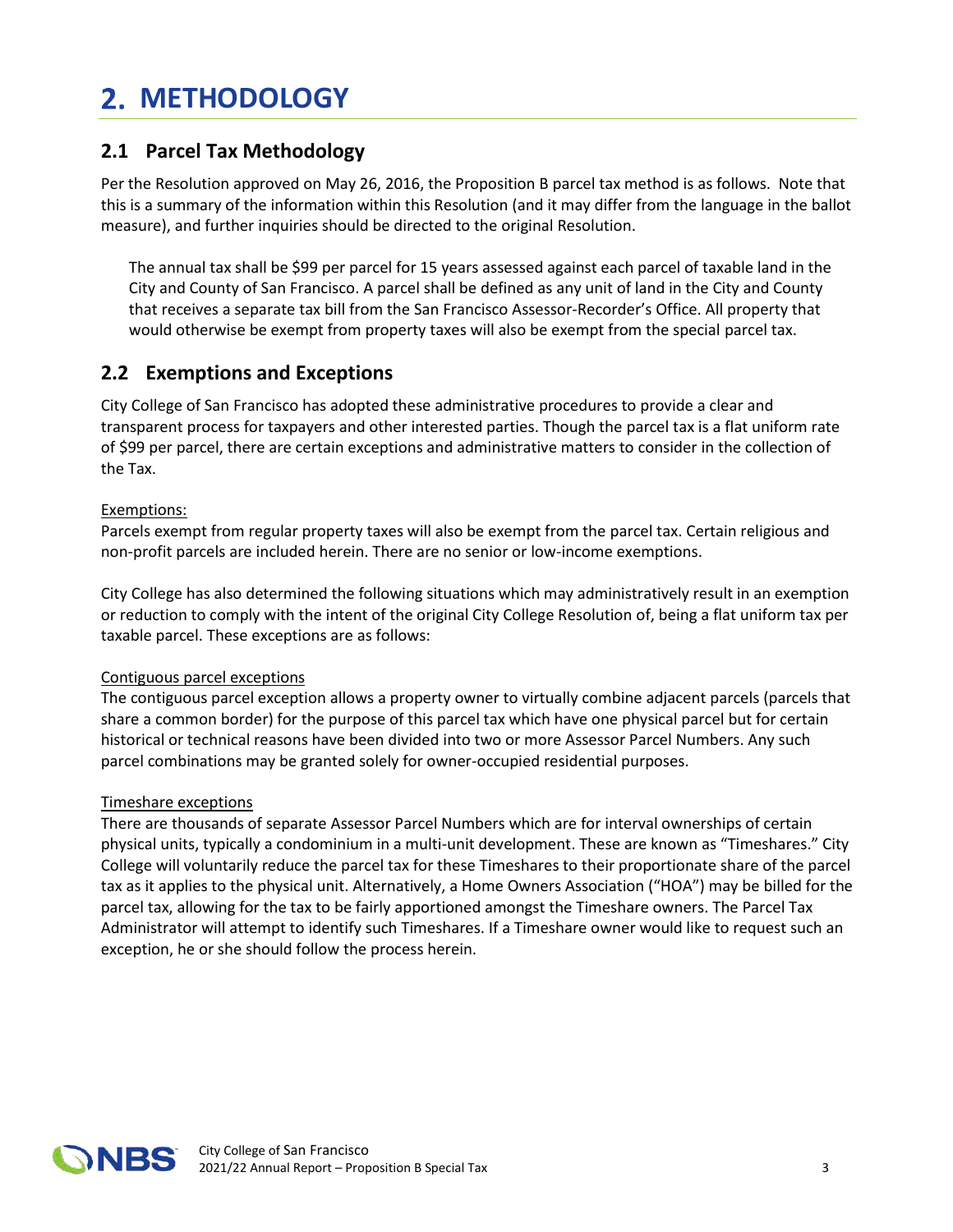#### Process:

 application at [myparceltax.com/citycollege](https://myparceltax.com/citycollege) or apply with the Parcel Tax Administrator, at (800) 676-7516 (or any case, within one year from the receipt of the tax bill. NBS will review the application and discuss it with such time, NBS will respond to the property owner. Any property owner (or Timeshare owner) eligible for an exception as listed above may download the via email at [ccsfparceltax@nbsgov.com](mailto:ccsfparceltax@nbsgov.com)). The property owner must make contact as soon as possible, but in the City College Vice Chancellor or designee who shall review the application of the method of tax. After

Any property owner granted an exemption or exception from the parcel tax does not need to reapply every year, assuming there are no changes in ownership, parcel use, Assessor Parcel Number, or other relevant detail regarding the property in question.

To file for an exemption or exception from the parcel tax for the next fiscal year (first-time applicants only), the applicant can request a form from NBS, or download the appropriate form and follow the instructions from [ccsf.edu/parcel](https://ccsf.edu/parcel) tax.

Note: all completed applications must be received by June 15 in order to be eligible for exemption for the following tax year.

To apply for a refund for the current fiscal year:

- 1. Pay your current tax bill in full.
- 2. Request a refund form by calling (800) 676-7516.
- 3. Submit the completed refund form and requested documents.

Note: No refunds will be made for the current fiscal year after June 15.

#### **2.3 Appeals Procedures**

application to individual parcels, this appeals procedure shall govern that process. Proposition B was approved by the voters within the City College boundaries in November 2016 and is applicable to all properties with the City College boundaries. If disputes arise as to the formula or its

 a property owner feels that the parcel tax has been calculated or applied in error, he or she must contact possible, but in any case, within one year from the receipt of the tax bill. NBS will review the application method of tax. After such time, NBS will respond to the property owner. The parcel tax was applied to each parcel based upon careful research and sources deemed to be reliable. If the Parcel Tax Administrator, NBS, at (800) 676-7516. The property owner must make contact as soon as and discuss it with the City College Vice Chancellor, or designee, who shall review the application of the

If the property owner is still not satisfied with the application, then he or she shall request a final declaration from either the City College Board of Trustees or Special Trustee or Chancellor, as shall be designated. Their judgment will be considered final in any interpretations or discrepancies. In addition, the Board or designee may pass any resolutions needed to clarify any ambiguities or issues regarding the parcel tax and its application to parcels.

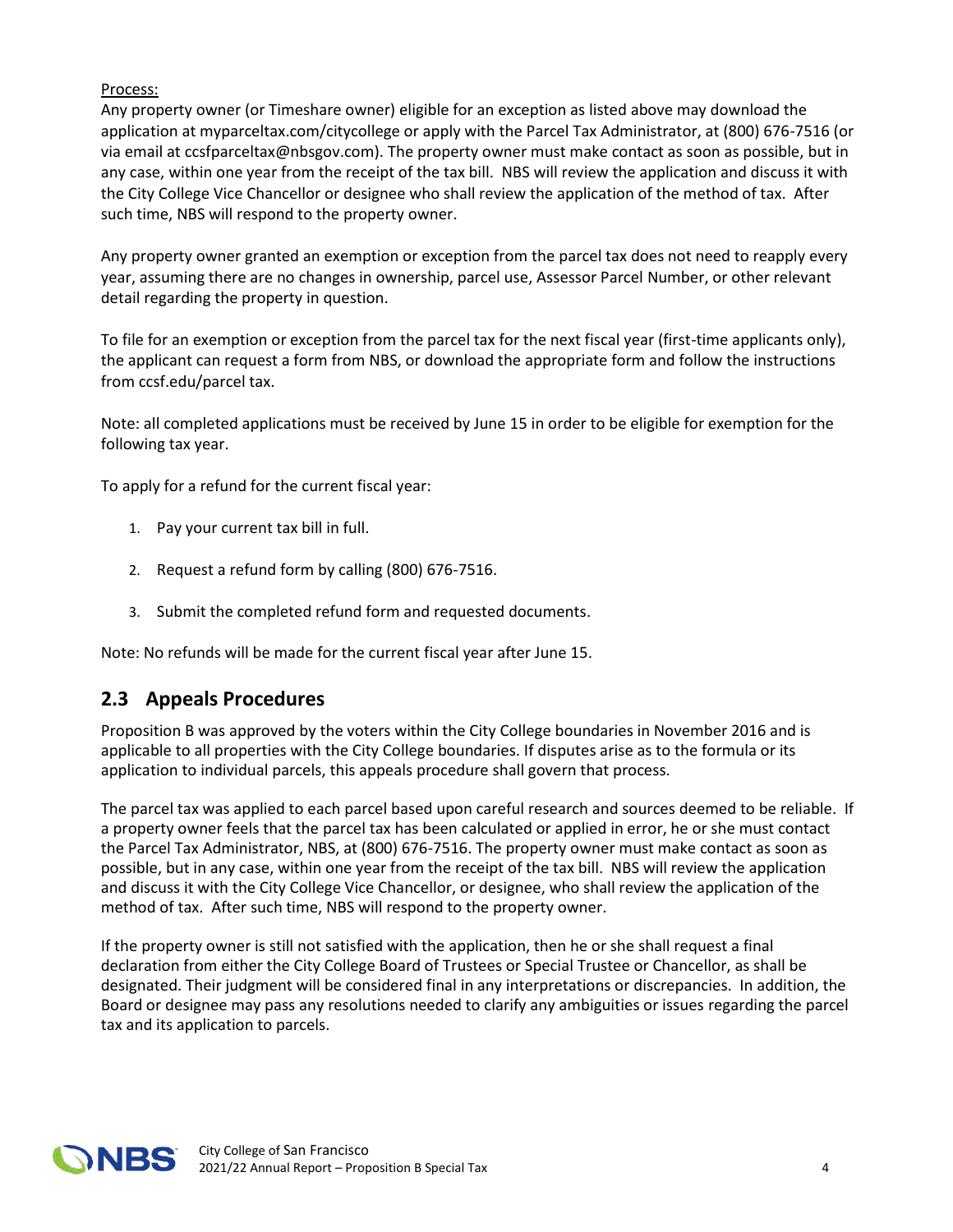## **LEVY SUMMARY**

The following table summarizes the 2021/22 Fiscal Year levy of the Proposition B Special Parcel Tax:

| <b>City College of San Francisco</b><br><b>Proposition B Tax for 2021/22</b> |              |  |  |  |  |  |
|------------------------------------------------------------------------------|--------------|--|--|--|--|--|
|                                                                              | <b>Total</b> |  |  |  |  |  |
| Total parcels:                                                               | 210,698      |  |  |  |  |  |
| Less:                                                                        |              |  |  |  |  |  |
| Non-Taxable <sup>(1)</sup> :                                                 | 5,703        |  |  |  |  |  |
| Exempted <sup>(2)</sup>                                                      | 15           |  |  |  |  |  |
| Timeshare Parcels <sup>(3)</sup>                                             | 3,617        |  |  |  |  |  |
| <b>Total Non-Taxable parcels:</b>                                            | 9,335        |  |  |  |  |  |
| Total Taxable parcels: <sup>(4)</sup>                                        | 201,363      |  |  |  |  |  |
| Total Tax $@$ \$99/parcel: <sup>(5)</sup>                                    | \$19,934,937 |  |  |  |  |  |

- (1) A parcel is considered Non-Taxable if it does not receive a separate tax bill from the City/County of San Francisco.
- (2) Parcels that have been granted a Contiguous exemption.
- (3) Timeshares are invoiced directly. Approximately more than 3,600 timeshare APNs were not active for Fiscal Year 2021/22.
- (4) The City/County charges \$1.65 per parcel to place the tax on the roll.
- (5) In addition to the amounts placed on the tax roll, there were six timeshare organizations that were directly invoiced for a total of \$20,394.

Refer to the electronic database provided for the Fiscal Year 2021/22 levy amounts for each parcel subject to the Proposition B Special Parcel Tax.